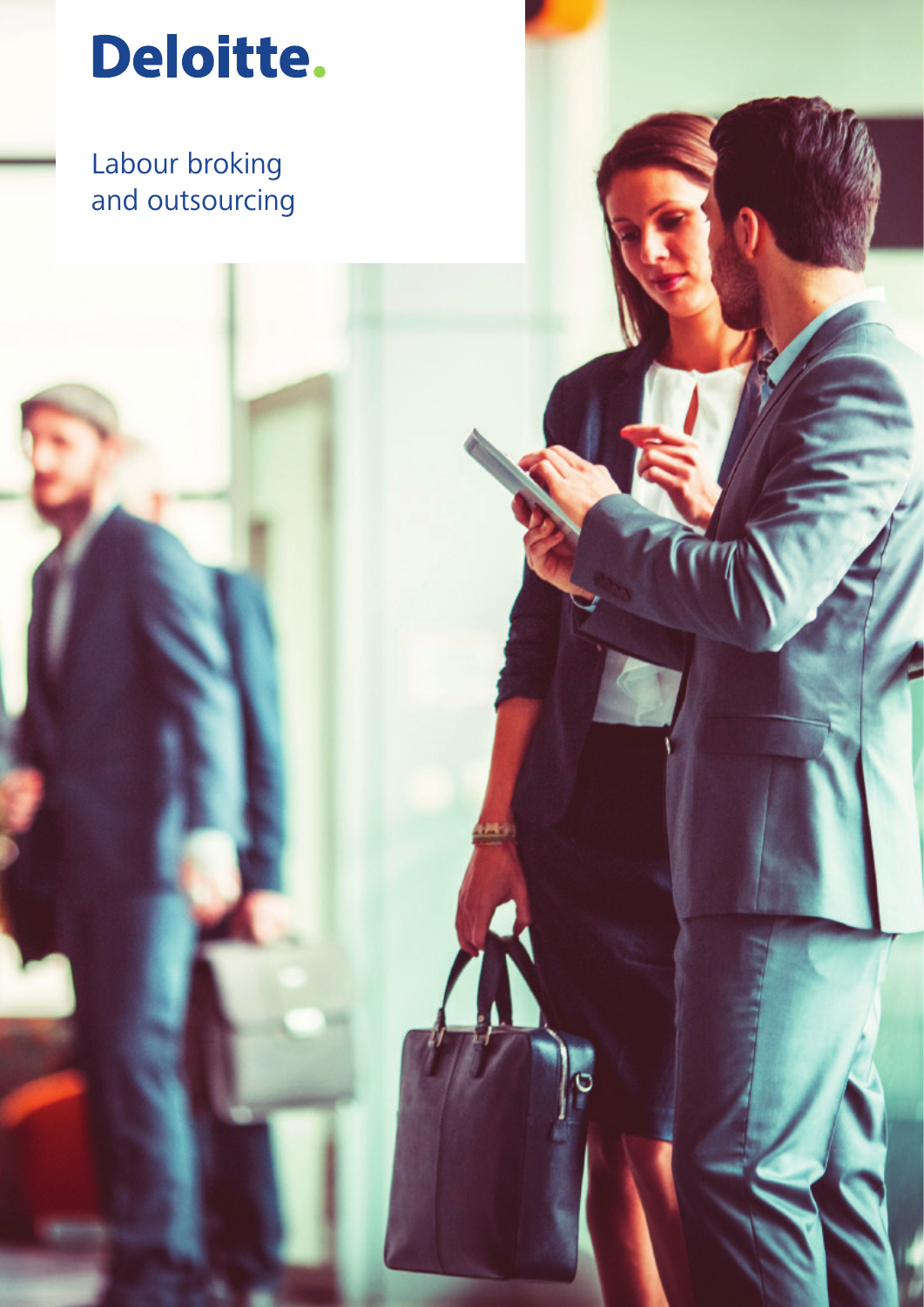## Labour broking and outsourcing

The concepts of labour broking and outsourcing are often misinterpreted and are used interchangeably; however, there are a number of differences between the two. The key difference is the type of employment generated. Labour broking is more inclined towards temporary or casual employment. Outsourcing creates fixed-term or permanent employment, and employees are entitled to the benefits and full protection under the Labour Relations Act.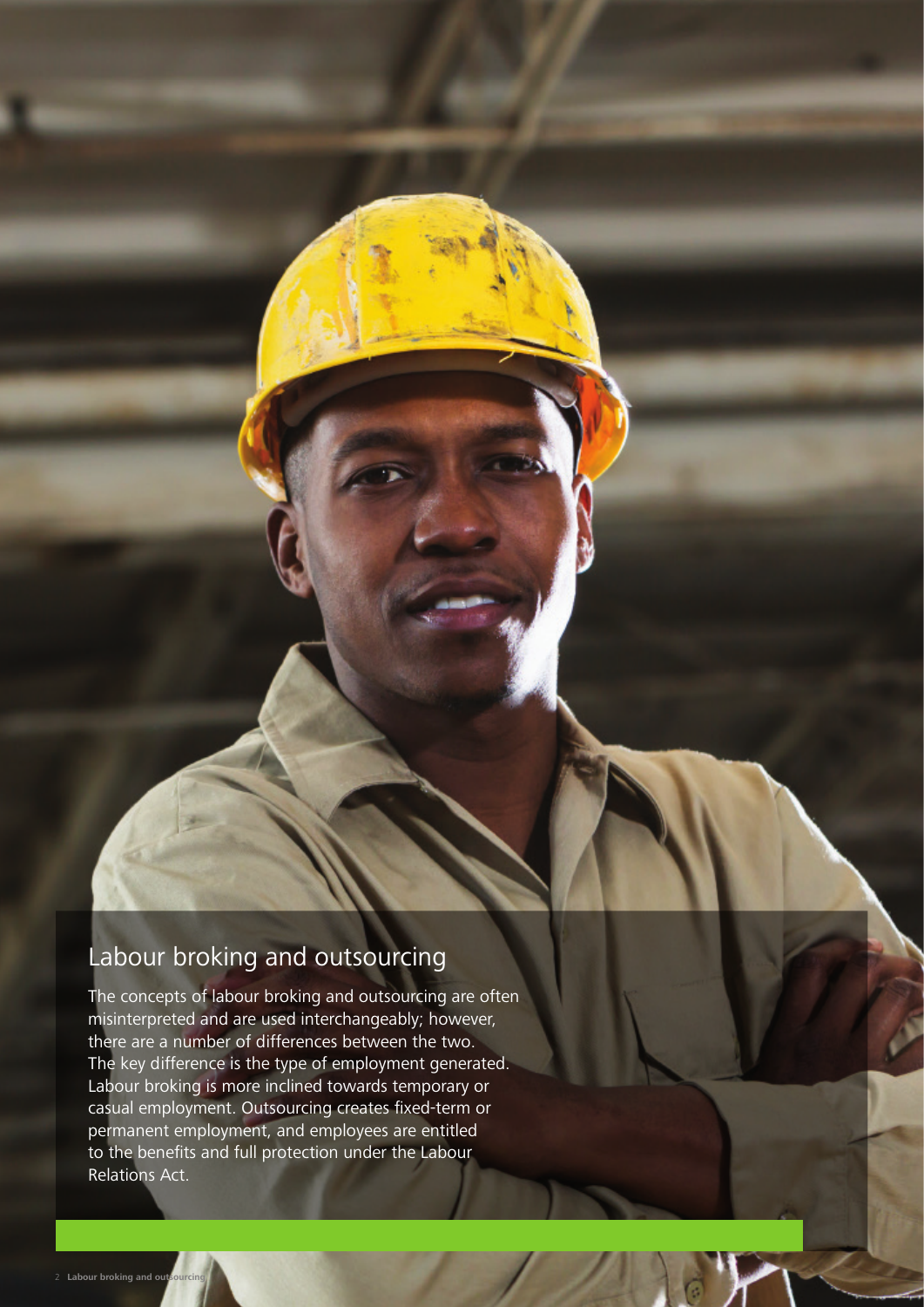#### Labour broking versus outsourcing

The dissimilarities between outsourcing and labour broking have often been misinterpreted. This has primarily resulted in criticism of outsourcing by the public and various groups (labour unions) working for causes that promote fair labour practices. These groups are also opposed to labour broking on the grounds that it might lead to exploitation. Given the absence of a clear understanding of their functions, the need to understand the differences between the two models is very important to further establish the Business Process Outsourcing (BPO)/ Business Process Management (BPM) industry as a key enabler for economic growth in the country. Considering the economic impact of the BPO/BPM industry, the South African government has identified this sector as a key enabler for gross domestic product (GDP) growth.

With the growing influence of outsourcing on the South African economy as a whole, a better understanding of the differences between outsourcing and labour broking will help to segregate the two employment practices.

Labour broking (also known as Temporary Employment Services/TES) is a practice in South Africa in which companies (the end users) employ a "casual" workforce through labour brokers, which are agencies that provide these workers for a short period of time. Labour broking may also be defined as a form of subcontracting, where definite services are procured from an outside supplier (i.e. labour brokers). The International Labour Organization (ILO) categorises subcontracting into job contracting (the contractor offers certain services or equipment) and labour-only contracting (only labourers are provided). Labour-only contracting is the dominant form of subcontracting in South Africa. It helps to boost the economy by creating employment and supports the end users by providing a supply of short-term labour. Labour broking in Namibia has been practised under the name "labour hire" since the 1990s.

Having been employed by labour brokers, "casual" workers often face discrimination and challenges, such as lower salaries than those employed by the end user and the inability to exercise their employment rights, as they are easily replaced. This is compounded by the fact that labour law does not prohibit the broker or the end user from identifying casual labourers as

independent contractors, implying that these labourers can be excluded from legislative labour protection. This might also lead to unfair termination of employment by the end user or broker, without either being held liable.

The use of labour brokers by the South African Post Office (SAPO) can be considered an example of labour broking abuse. A large number of casual workers were employed by SAPO due to increasing delivery volumes. A permanent SAPO worker was paid R8 000 a month in 2011. In the same year, SAPO paid R4 000 per month to its labour broker for each casual worker; however, the labour broker only paid R2 000 of this income to the casual worker. The working conditions of these temporary workers were nowhere near that of permanent employees – casual employees were not given adequate wet-weather clothing and they were denied basic benefits, such as a tea and coffee allowance.

Despite a number of problems with this employment model and the challenges faced by labourers, labour broking is crucial to South Africa's economy and overall employment structure. Labour broking has proven to be a mitigating factor for the country's high unemployment figures. TES, which is considered to be a platform for first-time job seekers, is often associated with labourers with few skills; however, according to research published by Haroon Bhorat, director of the development policy research unit at the University of Cape Town, more than 50% of 784 434 workers who were employed by the TES sub-sector in 2014 were sales and service labourers, which indicates that they had reached a secondary education level. Furthermore, TES's economic contribution cannot be overlooked. This sub-sector accounted for close to 1.3 million jobs out of an overall 2 million.

It is important to note that not all labour brokers abuse their temporary staff. The use of labour brokers remains a critical positive contributor for companies that require seasonal, large-scale, temporary staff or that run an event that demands short-term staff. Such seasonal and periodic employment offers financial relief to poverty-stricken youth, albeit temporary, without elevating recruitment and administration burdens for end users.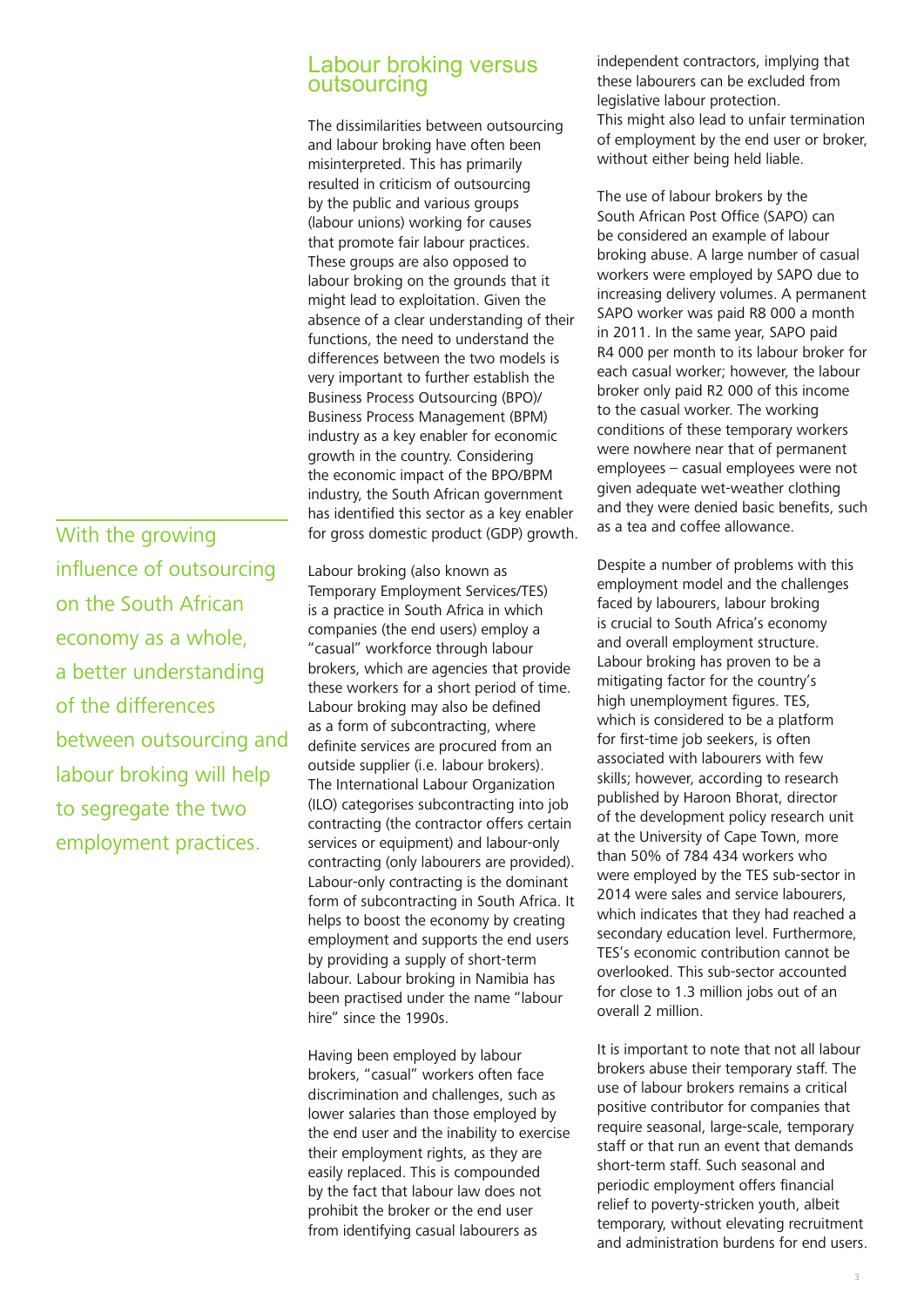

### **Outsourcing**

Outsourcing is quite different from labour broking. Outsourcing mostly creates permanent or longer-term, fixed contract employment based on the outsourcing period (usually three or five years), and hired workers are put on the outsourcing service provider's payroll in most cases. The service provider is bound by the country's labour legislation and is liable for terminating such employment in any unforeseen circumstances. Unlike TES, outsourcing service providers offer services that the end user would most likely be unable to perform themselves or would not be able to perform effectively due to a lack of skills. As these functions require specific skill sets, those hired by outsourcing service providers cannot be easily replaced.

The outsourcing sector is a key player in generating employment in the country. According to Business Process Enabling South Africa (BPeSA) – the national association for companies operating in the BPM sector, also known as BPO/Business Process Services (BPS) – the BPM sector employed approximately 215 000 workers in 2015. More than half (59.9%) of these jobs have been created in the last five years. The number of jobs catering to the international market increased by 23% in 2015, from 21 700 in 2014 to 26 700 the following year. Jobs in Cape Town alone accounted for 87% of this growth.

Moreover, the BPM sector has emerged as a sustainable source of employment, with over 90% of staff members being employed on longer fixed-term contracts, which is not the case with labour broking. This sector is very active in employing first-time job seekers. Close to 48% of staff in the sector are between 26 and 30 years of age, while close to 43% are 18 to 25 years old. This becomes prominent as the country faces a high unemployment rate, especially in the case of new graduates and first-time job seekers.

As per BPeSA, the BPM sector contributes R50 billion to the South African national annual GDP, which is much more than the contribution made by TES. According to McKinsey, in order to achieve expected growth from 1% of the global BPO market currently to 3% by 2030, a supply of 4 000 to 13 000 students is required on a yearly basis. To this end, the Monyetla Work Readiness Programme (a Department of Trade and Industry initiative) aims to train 18 000 youth and place the majority of them in the BPO sector.

South Africans even outsource services in their own private homes, such as gardening, because it is sometimes unaffordable or not cost-effective to purchase a lawn mower and other equipment that is used only once a week.

In most cases it is not the nature of the employment that is the issue, but rather the abuse by some organisations that creates the perception that labour broking and outsourcing are evil practices. It is this lack of knowledge that creates confusion and leads people to believe that the concepts are similar. In a country where over 60% of employable youth are unemployed, labour broking and outsourcing should remain part of the future within the ambit of labour that is already available.

The concepts of labour broking and outsourcing are different with respect to the type of employment, job security, treatment of workers and the required skill sets. Government initiatives to provide training and develop BPO-specific skills favour the creation of employment in the BPO sector.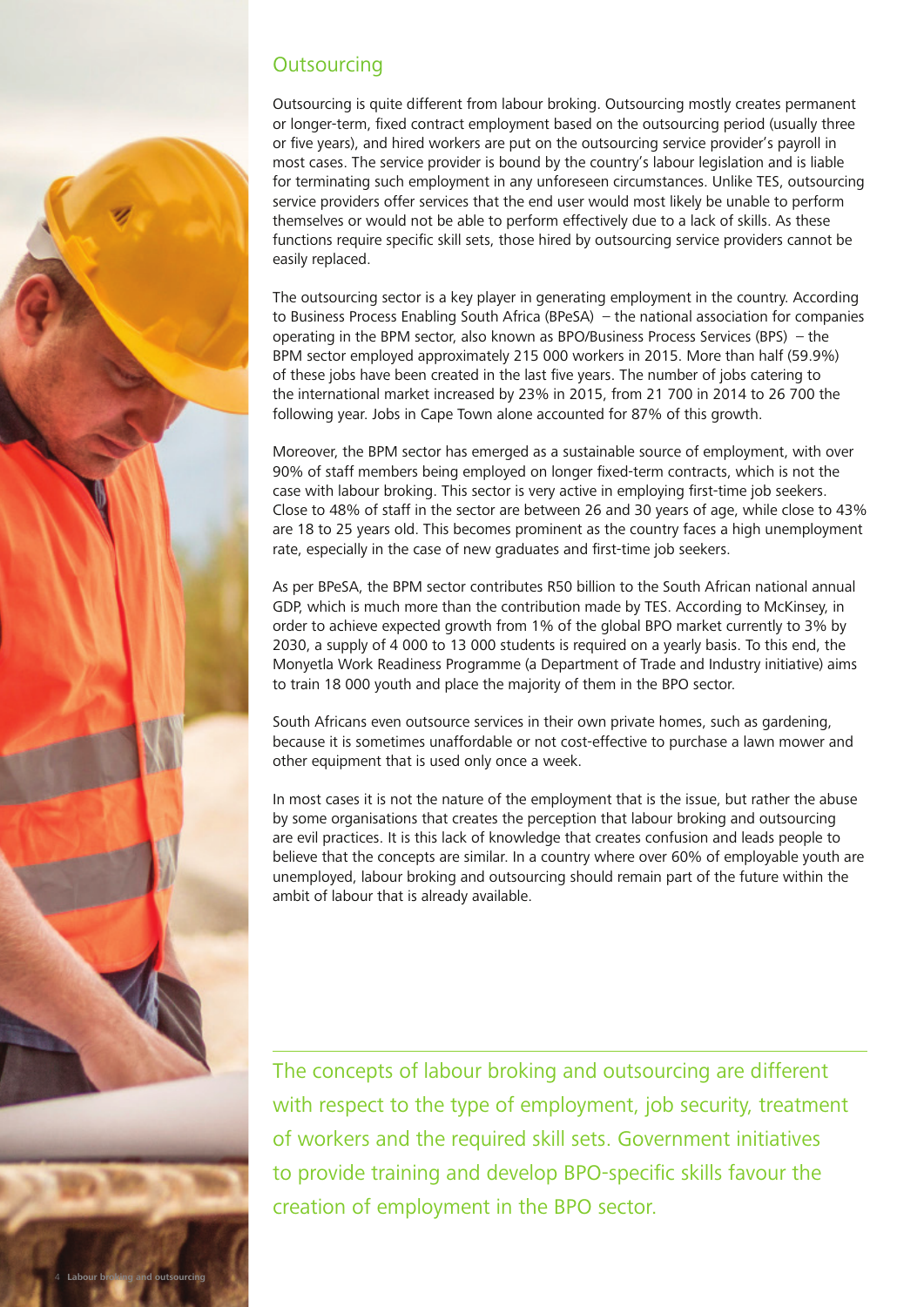## **Contact**

For more information, please contact



#### **Sandile Gwala**

Managing Partner, Business-Process-as-a-Service (BPaaS) Tel: +27 (0)11 209 6899

Email: sgwala@deloitte.co.za

For further information, visit our website at www.deloitte.com/za/bpaas